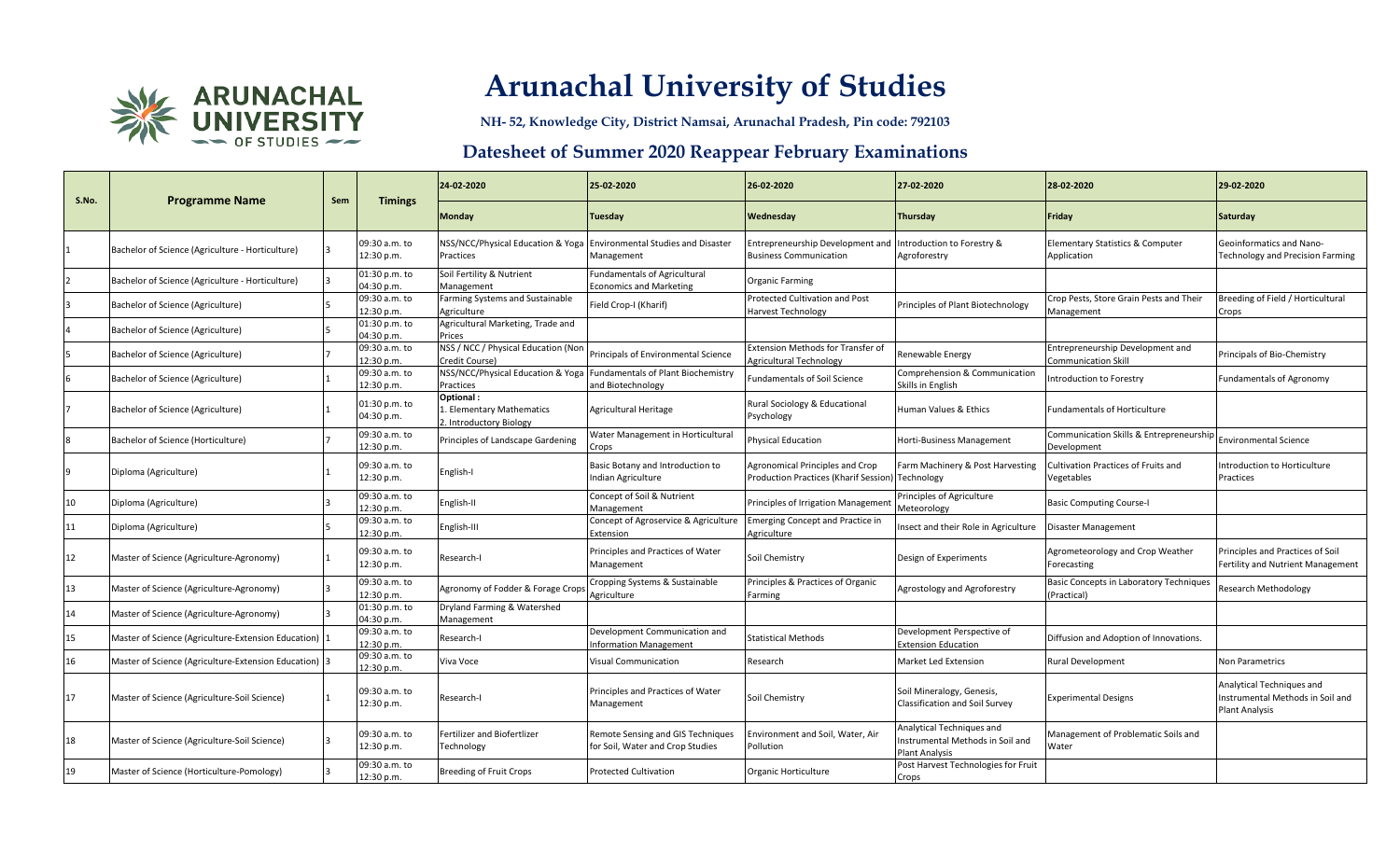

**NH- 52, Knowledge City, District Namsai, Arunachal Pradesh, Pin code: 792103**

| S.No. | <b>Programme Name</b>                                           | Sem | <b>Timings</b>              | 24-02-2020                                                        | 25-02-2020                                                  | 26-02-2020                                                        | 27-02-2020                                              | 28-02-2020                                              | 29-02-2020                                               |
|-------|-----------------------------------------------------------------|-----|-----------------------------|-------------------------------------------------------------------|-------------------------------------------------------------|-------------------------------------------------------------------|---------------------------------------------------------|---------------------------------------------------------|----------------------------------------------------------|
|       |                                                                 |     |                             | Monday                                                            | Tuesday                                                     | Wednesday                                                         | Thursday                                                | Friday                                                  | <b>Saturday</b>                                          |
| 20    | Master of Science (Horticulture-Vegetable Science)              |     | 09:30 a.m. to<br>12:30 p.m. | Research-I                                                        | Production Technology of Warm<br>Season Vegetable Crops     | Growth and Development of<br>Vegetable Crops                      | <b>Experimental Designs</b>                             | Production Technology of Cool Season<br>Vegetable Crops | Soil Fertility and Management                            |
| 21    | Master of Science (Horticulture-Vegetable Science)              |     | 01:30 p.m. to<br>04:30 p.m. | <b>Breeding of Vegetable Crops</b>                                |                                                             |                                                                   |                                                         |                                                         |                                                          |
| 22    | Bachelor of Arts                                                |     | 09:30 a.m. to<br>12:30 p.m. | <b>English Communication Skills</b>                               | Physical Geography & Disaster<br>Management                 | Introduction to Sociology                                         | Foundation Course in Information<br>Technology          | Hindi Vyakaran & Sampreshan                             |                                                          |
| 23    | Bachelor of Arts                                                |     | 09:30 a.m. to<br>12:30 p.m. | Business Entrepreneurship and<br>Management                       | Sociology of India                                          | listory of India from CE 300 to 1206 Indian Government & Politics |                                                         | Hindi Bhasha Sahitya Ka Udbhav Aur<br>Vikas             |                                                          |
| 24    | Bachelor of Arts                                                |     | 09:30 a.m. to<br>12:30 p.m. | Philosophy, Psychology,<br><b>Communication &amp; Life Skills</b> | Comparative Government and Politics Geography of India      |                                                                   | History of India from CE 1206 to<br>1707                | Technical Writing & Business<br>Communication           |                                                          |
| 25    | Bachelor of Arts (Honours - Buddhist Studies)                   |     | 09:30 a.m. to<br>12:30 p.m. | <b>English Communication Skills</b>                               | Hindi Vyakaran Aur Sampreshan                               | listory of Buddhism in India                                      | Theravada Buddhism                                      | History of Pali Language & Literature                   | Foundation Course in Information<br>Technology           |
| 26    | Bachelor of Arts (Honours - Buddhist Studies)                   |     | 09:30 a.m. to<br>12:30 p.m. | Business Entrepreneurship and<br>Management                       | Vajrayana Buddhism                                          | History of India from CE 300 to 1206 Indian Government & Politics |                                                         | Pali Grammar & Translation                              | Hindi Bhasha, Sahitya, Udbhav Aur<br>Vikas               |
| 27    | Bachelor of Arts (Honours - Economics)                          |     | 09:30 a.m. to<br>12:30 p.m. | <b>English Communication Skills</b>                               | Physical Geography & Disaster<br>Management                 | Introduction to Sociology                                         | Principle of Micro Economics-I                          | Foundation Course in Information<br><b>Fechnology</b>   | Hindi Vyakaran & Sampreshan                              |
| 28    | Bachelor of Arts (Honours - English)                            |     | 09:30 a.m. to<br>12:30 p.m. | <b>English Communication Skills</b>                               | Physical Geography & Disaster<br>Management                 | Introduction to Sociology                                         | Indian Classical Literature                             | Foundation Course in Information<br>Technology          | Hindi Vyakaran & Sampreshan                              |
| 29    | Bachelor of Arts (Honours - English)                            |     | 09:30 a.m. to<br>12:30 p.m. | Business Entrepreneurship and<br>Management                       | Sociology of India                                          | History of India from CE 300 to 1206 Indian Government & Politics |                                                         | American Literature                                     | Hindi Bhasha Sahitya Ka Udbhav Aur<br>Vikas              |
| 30    | Bachelor of Arts (Honours - English)                            |     | 09:30 a.m. to<br>12:30 p.m. | Philosophy, Psychology,<br>Communication & Life Skills            | Comparative Government and Politics Geography of India      |                                                                   | Literary Criticism                                      | History of India from CE 1206 to 1707                   | <b>Technical Writing &amp; Business</b><br>Communication |
| 31    | Bachelor of Arts (Honours - Geography)                          |     | 09:30 a.m. to<br>12:30 p.m. | <b>English Communication Skills</b>                               | Physical Geography & Disaster<br>Management                 | Introduction to Sociology                                         | <b>Economic Geography</b>                               | Foundation Course in Information<br><b>Fechnology</b>   | Hindi Vyakaran & Sampreshan                              |
| 32    | Bachelor of Arts (Honours - Geography)                          |     | 09:30 a.m. to<br>12:30 p.m. | Business Entrepreneurship and<br>Management                       | Sociology of India                                          | History of India from CE 300 to 1206 Indian Government & Politics |                                                         | <b>Rural Development</b>                                | Hindi Bhasha Sahitya Ka Udbhav Aur<br>Vikas              |
| 33    | Bachelor of Arts (Honours - Geography)                          |     | 09:30 a.m. to<br>12:30 p.m. | Philosophy, Psychology,<br>Communication & Life Skills            | Comparative Government and Politics Geography of India      |                                                                   | Remote Sensing and GIS                                  | History of India from CE 1206 to 1707                   | <b>Technical Writing &amp; Business</b><br>Communication |
| 34    | Bachelor of Arts (Honours - Hindi)                              |     | 09:30 a.m. to<br>12:30 p.m. | <b>English Communication Skills</b>                               | Physical Geography & Disaster<br>Management                 | Introduction to Sociology                                         | Hindi Kahani                                            | Foundation Course in Information<br>Technology          | Hindi Vyakaran & Sampreshan                              |
| 35    | Bachelor of Arts (Honours - Hindi)                              |     | 09:30 a.m. to<br>12:30 p.m. | Business Entrepreneurship and<br>Management                       | Sociology of India                                          | History of India from CE 300 to 1206 Indian Government & Politics |                                                         | Hindi Natak/Akanki                                      | Hindi Bhasha Sahitya Ka Udbhav Aur<br>Vikas              |
| 36    | Bachelor of Arts (Honours - Hindi)                              |     | 09:30 a.m. to<br>12:30 p.m. | Philosophy, Psychology,<br>Communication & Life Skills            | Comparative Government and Politics Geography of India      |                                                                   | Vyakaran Aur Hindi Bhasha                               | History of India from CE 1206 to 1707                   | <b>Technical Writing &amp; Business</b><br>Communication |
| 37    | Bachelor of Arts (Honours - History)                            |     | 09:30 a.m. to<br>12:30 p.m. | <b>English Communication Skills</b>                               | Physical Geography & Disaster<br>Management                 | Introduction to Sociology                                         | History of Modern Europe (c. 1780-<br>1939)             | Foundation Course in Information<br>Technology          | Hindi Vyakaran & Sampreshan                              |
| 38    | Bachelor of Arts (Honours - History)                            |     | 09:30 a.m. to<br>12:30 p.m. | Business Entrepreneurship and<br>Management                       | Sociology of India                                          | listory of India from CE 300 to 1206 Indian Government & Politics |                                                         | History of United States of America (C.<br>1776 -1945)  | Hindi Bhasha Sahitya Ka Udbhav Aur<br>/ikas              |
| 39    | Bachelor of Arts (Honours - History)                            |     | 09:30 a.m. to<br>12:30 p.m. | Philosophy, Psychology,<br><b>Communication &amp; Life Skills</b> | Comparative Government and Politics                         | Geography of India                                                | History of Arunachal Pradesh<br>(Earliest time to 1947) | History of India from CE 1206 to 1707                   | <b>Technical Writing &amp; Business</b><br>Communication |
| 40    | Bachelor of Arts (Honours - Journalism & Mass<br>Communication) |     | 09:30 a.m. to<br>12:30 p.m. | Introduction to Media and<br>Communication                        | ntroduction to Journalism (Reporting,<br>Vriting & Editing) | ndian Culture                                                     | English                                                 | Foundation Course in Information<br>Technology          |                                                          |
| 41    | Bachelor of Arts (Honours - Political Science)                  |     | 09:30 a.m. to<br>12:30 p.m. | <b>English Communication Skills</b>                               | Physical Geography & Disaster<br>Management                 | Introduction to Sociology                                         | Nationalism in India                                    | Foundation Course in Information<br>Technology          | Hindi Vyakaran & Sampreshan                              |
| 42    | Bachelor of Arts (Honours - Political Science)                  |     | 09:30 a.m. to<br>12:30 p.m. | Business Entrepreneurship and<br>Management                       | Sociology of India                                          | History of India from CE 300 to 1206 Indian Government & Politics |                                                         | <b>Indian Political Thought-II</b>                      | Hindi Bhasha Sahitya Ka Udbhav Aur<br>Vikas              |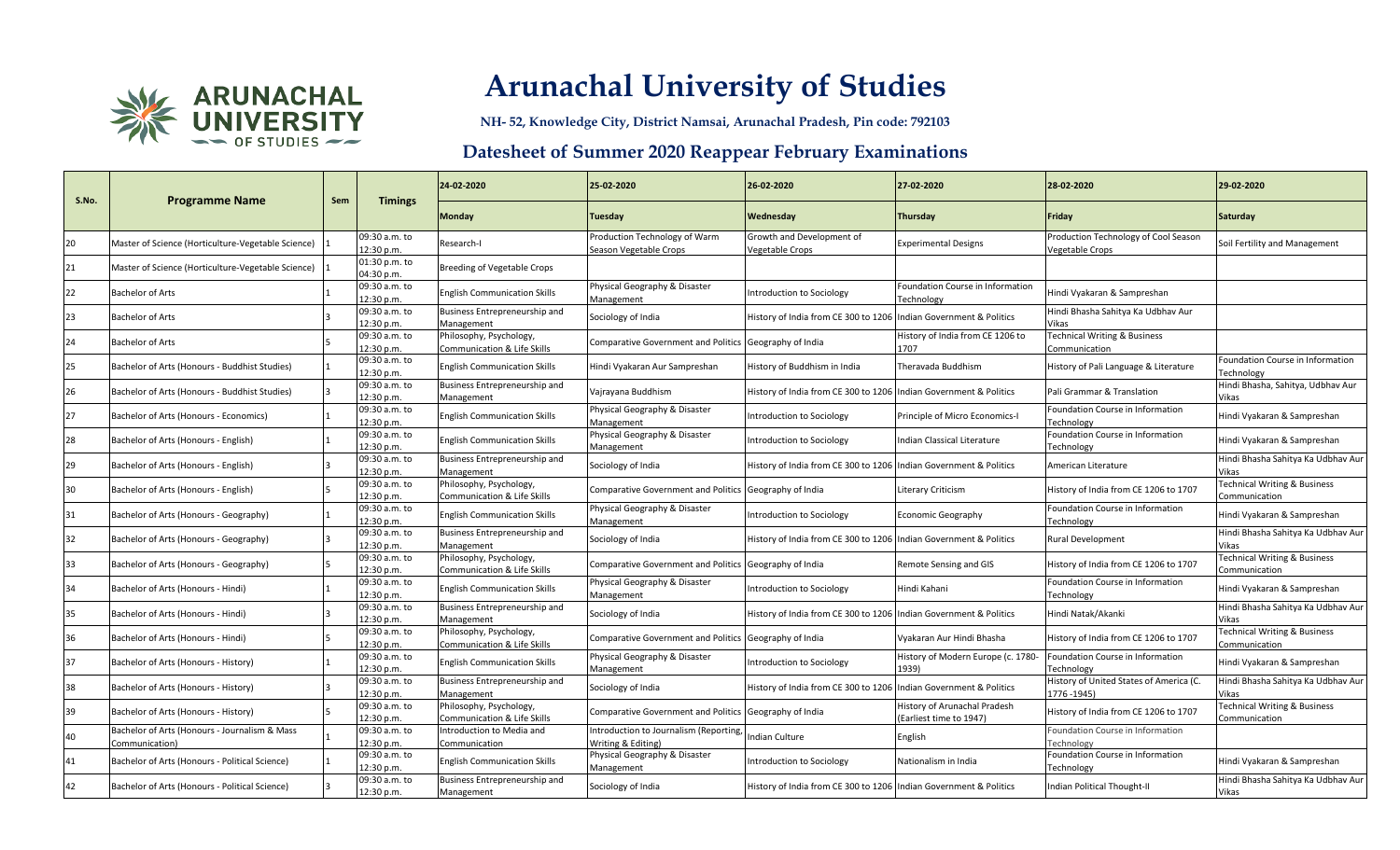

**NH- 52, Knowledge City, District Namsai, Arunachal Pradesh, Pin code: 792103**

| S.No. | <b>Programme Name</b>                                 | Sem | <b>Timings</b>              | 24-02-2020                                                 | 25-02-2020                                                 | 26-02-2020                                                        | 27-02-2020                                       | 28-02-2020                                                  | 29-02-2020                                               |
|-------|-------------------------------------------------------|-----|-----------------------------|------------------------------------------------------------|------------------------------------------------------------|-------------------------------------------------------------------|--------------------------------------------------|-------------------------------------------------------------|----------------------------------------------------------|
|       |                                                       |     |                             | Monday                                                     | Tuesday                                                    | Wednesday                                                         | Thursday                                         | Friday                                                      | Saturday                                                 |
| 43    | Bachelor of Arts (Honours - Political Science)        |     | 09:30 a.m. to<br>12:30 p.m. | Philosophy, Psychology,<br>Communication & Life Skills     | Comparative Government and Politics Geography of India     |                                                                   | Women, Power and Politics                        | History of India from CE 1206 to 1707                       | <b>Technical Writing &amp; Business</b><br>Communication |
| 44    | Bachelor of Arts (Honours - Sociology)                |     | 09:30 a.m. to<br>12:30 p.m. | <b>English Communication Skills</b>                        | Physical Geography & Disaster<br>Management                | Introduction to Sociology                                         | Sociology of Gender                              | Foundation Course in Information<br><b>Fechnology</b>       | Hindi Vyakaran & Sampreshan                              |
| 45    | Bachelor of Arts (Honours - Sociology)                |     | 09:30 a.m. to<br>12:30 p.m. | Business Entrepreneurship and<br>Management                | Sociology of India                                         | History of India from CE 300 to 1206 Indian Government & Politics |                                                  | Sociological Thinkers II                                    | Hindi Bhasha Sahitya Ka Udbhav Aur<br>Vikas              |
| 46    | Certificate (Pali & Buddhist Studies)                 |     | 09:30 a.m. to<br>12:30 p.m. | Origin and Development of Pali<br>Language                 | Pali Grammer                                               | Pali Prose and Poetry                                             | Pali Composition                                 | <b>English Language and Basic Computer</b><br><b>Skills</b> | Viva-Voce                                                |
| 47    | Diploma (Buddhist Studies)                            |     | 09:30 a.m. to<br>12:30 p.m. | History of Buddhism in India-I                             | Foundation of Buddhism-I                                   | Social Philosophy of Buddhism-I                                   | Economic and Political Ideas of<br>Buddhism-     | <b>English Communication Skills</b>                         | Viva-Voce                                                |
| 48    | Master of Arts (Economics)                            |     | 09:30 a.m. to<br>12:30 p.m. | Microeconomic Theory                                       | Introductory Mathematical Economics Macroeconomic Theory   |                                                                   | <b>International Trade</b>                       |                                                             |                                                          |
| 49    | Master of Arts (Economics)                            |     | 09:30 a.m. to<br>12:30 p.m. | India and the Early Modern<br><b>International Economv</b> | Econometrics                                               | Reseearch Methodology &<br><b>Quantitative Methods</b>            | <b>Public Economics I</b>                        |                                                             |                                                          |
| 50    | Master of Arts (English)                              |     | 09:30 a.m. to<br>12:30 p.m. | English Poetry from Chaucer to<br>Million                  | Eighteenth Century English Literature Literary Criticism I |                                                                   | <b>European Comedy</b>                           |                                                             |                                                          |
| 51    | Master of Arts (English)                              |     | 09:30 a.m. to<br>12:30 p.m. | American Literature                                        | Nineteenth Century Novel                                   | Twentieth Century Poetry and<br>Drama                             | Indian Literature I                              |                                                             |                                                          |
| 52    | Master of Arts (Geography)                            |     | 09:30 a.m. to<br>12:30 p.m. | Geographical Thought                                       | <b>Environment and Ecology</b>                             | <b>Fundamentals of Remote Sensing</b><br>and GIS                  | Statistical Techniques in Spatial<br>Analysis    |                                                             |                                                          |
| 53    | Master of Arts (Geography)                            |     | 09:30 a.m. to<br>12:30 p.m. | <b>Rural Development</b><br>(Interdisciplinary)            | Advanced Remote Sensing and GIS                            | Systematic Agricultural Geography                                 | <b>Regional Development</b><br>nterdisciplinary) |                                                             |                                                          |
| 54    | Master of Arts (Hindi)                                |     | 09:30 a.m. to<br>12:30 p.m. | Upannayas                                                  | Hindi Kahani                                               | Anya Gaddh-Roop                                                   | Natak                                            |                                                             |                                                          |
| 55    | Master of Arts (Hindi)                                |     | 09:30 a.m. to<br>12:30 p.m. | Kavita                                                     | Aadhunik Aakhyan Mulak Kavya                               | Prageet Aur Muktak                                                | Chhandmukt Kavya                                 |                                                             |                                                          |
| 56    | Master of Arts (History)                              |     | 09:30 a.m. to<br>12:30 p.m. | <b>Ancient Societies</b>                                   | <b>Evolution of Indian Culture</b>                         | History of North East India (From<br>the Earliest time to 1947)   | History of Arunachal Pradesh (Upto<br>1987)      |                                                             |                                                          |
| 57    | Master of Arts (History)                              |     | 09:30 a.m. to<br>12:30 p.m. | Archeological Practice in India                            | World Affairs (1945-1991)                                  | History of Ideas in the 19th Century<br>India                     | History of Eastern India, 13th-18th<br>Centuries |                                                             |                                                          |
| 58    | Master of Arts (Journalism and Mass<br>Communication) |     | 09:30 a.m. to<br>12:30 p.m. | Internet & Web Journalism                                  | <b>Communications Research</b><br>Methodology              | <b>Specialized Reporting</b>                                      | Photo Journalism, Film and<br>Animation          | Environment & Media                                         |                                                          |
| 59    | Master of Arts (Political Science)                    |     | 09:30 a.m. to<br>12:30 p.m. | Political Theory                                           | Indian Government and Politics                             | <b>Comparative Politics: Institutions</b><br>and Processes        | Theories of International Relations              |                                                             |                                                          |
| 60    | Master of Arts (Political Science)                    |     | 09:30 a.m. to<br>12:30 p.m. | Modern Political Ideologies                                | Public Administration: Concepts and<br>Theories - II       | Feminist Theory and Practice: Indiar<br>Perspective               | Modern Indian Political Thought                  |                                                             |                                                          |
| 61    | Master of Arts (Sociology)                            |     | 09:30 a.m. to<br>12:30 p.m. | Sociology of Kinship                                       | Sociology of India-I                                       | Sociological Theory: Some<br>Conceptual Issues                    | Sociological Theories                            |                                                             |                                                          |
| 62    | Master of Arts (Sociology)                            |     | 09:30 a.m. to<br>12:30 p.m. | Methods of Sociological Research                           | Social Stratification                                      | Sociology of Development                                          | <b>Industry and Society</b>                      |                                                             |                                                          |
| 63    | Master of Fine Arts (Painting)                        |     | 09:30 a.m. to<br>12:30 p.m. | Museum Studies/ Viva Voce                                  | Exhibition                                                 | Creative Painting (Oil)                                           | Aesthetics                                       | History of Art: Western Art-I                               |                                                          |
| 64    | Master of Fine Arts (Painting)                        |     | 09:30 a.m. to<br>12:30 p.m. | Seminar                                                    | Portraiture (Acrylic)                                      | Eastern Aesthetics                                                | Human Figure Study (Mix Medium)                  | History of Modern Western Art-I                             |                                                          |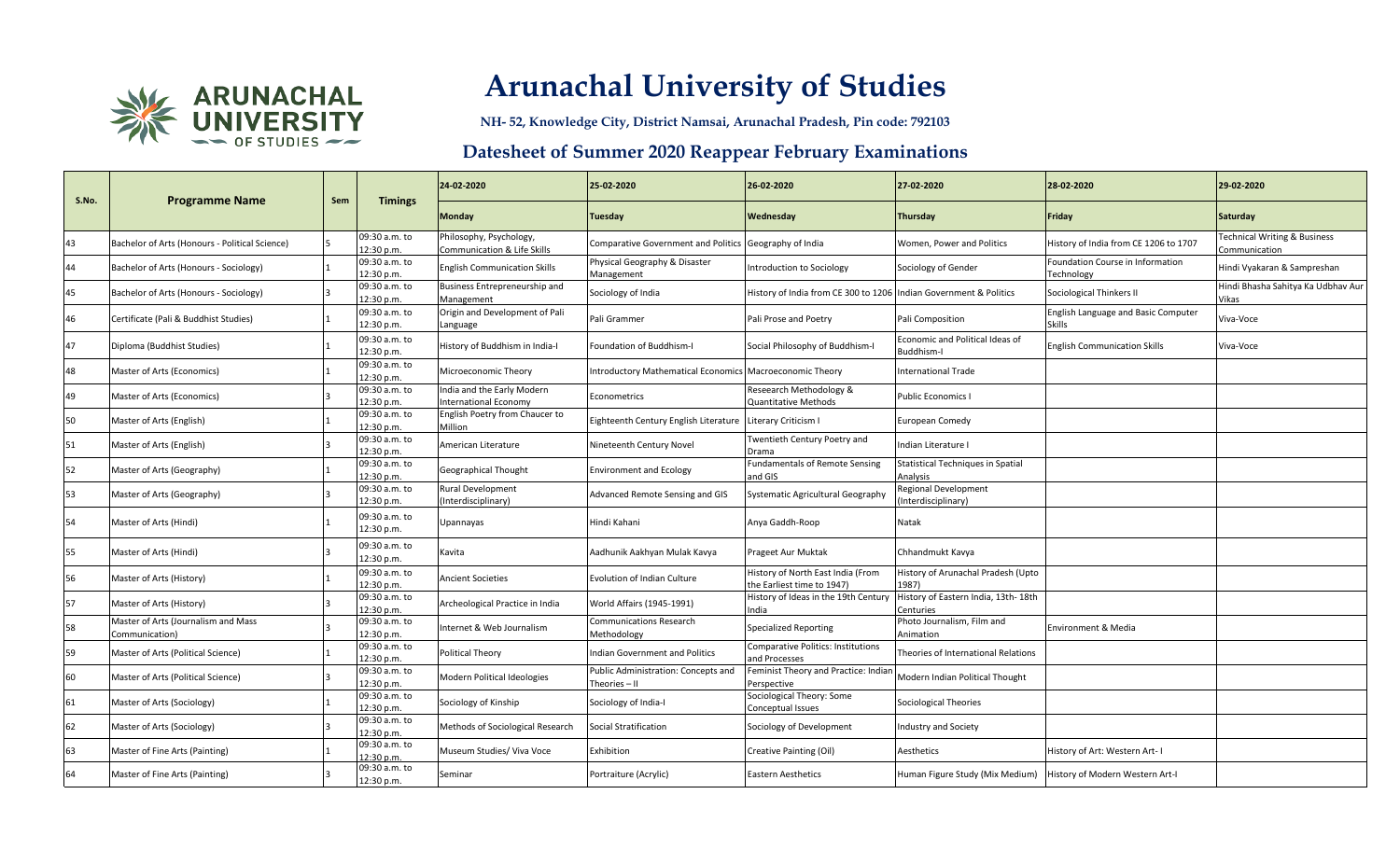

**NH- 52, Knowledge City, District Namsai, Arunachal Pradesh, Pin code: 792103**

| S.No. | <b>Programme Name</b>                                                                    | Sem | <b>Timings</b>              | 24-02-2020                                                                                  | 25-02-2020                                             | 26-02-2020                                               | 27-02-2020                                                       | 28-02-2020                                     | 29-02-2020                                          |
|-------|------------------------------------------------------------------------------------------|-----|-----------------------------|---------------------------------------------------------------------------------------------|--------------------------------------------------------|----------------------------------------------------------|------------------------------------------------------------------|------------------------------------------------|-----------------------------------------------------|
|       |                                                                                          |     |                             | Monday                                                                                      | Tuesday                                                | Wednesday                                                | Thursday                                                         | Friday                                         | <b>Saturday</b>                                     |
| 65    | Master of Social Work                                                                    |     | 09:30 a.m. to<br>12:30 p.m. | Origin and Development of Social<br>Work                                                    | Professional Social Work: Indian<br>Perspectives       | Governance, Social Policy, Law and<br>Social Work        | Human Rights & Advocacy                                          |                                                |                                                     |
| 66    | Master of Social Work                                                                    |     | 09:30 a.m. to<br>12:30 p.m. | <b>Rural Community Development</b>                                                          | Mental Health and Social Work                          | Family Social Work                                       | Administration and Management of<br>Social Welfare Organizations |                                                |                                                     |
| 67    | <b>Bachelor of Business Administration</b>                                               |     | 09:30 a.m. to<br>12:30 p.m. | <b>Organizational Behavior</b>                                                              | Management & Financial Accounting                      | <b>Business Economics</b>                                | Foundation Course in Environmental<br>Science                    | <b>Principles of Management</b>                |                                                     |
| 68    | Bachelor of Business Administration                                                      |     | 09:30 a.m. to<br>12:30 p.m. | <b>Business Ethics</b>                                                                      | Corporate Environment                                  | <b>Corporate Accounting</b>                              | Soft Skills for Business                                         | <b>Consumer Behavior</b>                       |                                                     |
| 69    | Bachelor of Business Administration (Hotel<br>Management, Catering Technology & Tourism) |     | 09:30 a.m. to<br>12:30 p.m. | Advanced Food Production &<br>Patisserie                                                    | <b>Advanced Front Office Operations</b>                | <b>Advanced Accommodation</b><br>Operations              | H R Management & Hotel Laws                                      | Advanced Food & Beverage Service               |                                                     |
| 70    | <b>Bachelor of Commerce</b>                                                              |     | 09:30 a.m. to<br>12:30 p.m. | <b>Financial Accounting</b>                                                                 | English Language                                       | <b>Business Organisation and</b><br>Management           | <b>Environmental Studies</b>                                     |                                                |                                                     |
| 71    | <b>Bachelor of Commerce</b>                                                              |     | 09:30 a.m. to<br>12:30 p.m. | Income Tax Law and Practice                                                                 | <b>Computer Applications in Business</b>               | Company Law                                              | Advertising                                                      |                                                |                                                     |
| 72    | <b>Bachelor of Commerce</b>                                                              |     | 09:30 a.m. to<br>12:30 p.m. | Human Resource Management                                                                   | Entrepreneurship                                       | Principles of Micro Economics                            | <b>Fundamentals of Financial</b><br>Management                   |                                                |                                                     |
| 73    | Master of Business Administration (Finance<br>Management)                                |     | 09:30 a.m. to<br>12:30 p.m. | Financial & Management<br>Accounting                                                        | Business Ethics                                        | Organizational Behavior &<br><b>Management Processes</b> | Computer Application in<br>Management                            | <b>Business Environment</b>                    | Research Methodology and<br>Quantitative Techniques |
| 74    | Master of Business Administration (Finance<br>Management)                                |     | 09:30 a.m. to<br>12:30 p.m. | Management Information System                                                               | Strategic Management                                   | <b>Total Quality Management</b>                          | <b>Financial Engineering</b>                                     | <b>Corporate Taxation Planning</b>             | Security Analysis & Portfolio<br>Management         |
| 75    | Master of Business Administration (Hotel<br>Management & Tourism)                        |     | 09:30 a.m. to<br>12:30 p.m. | Management Information System                                                               | Food safety & Nutrition                                | Hotel & Catering Management                              | <b>Tourism Planning and Marketing</b>                            | Cargo Management                               | <b>Hospitality Management</b>                       |
| 76    | Master of Business Administration (Human Resource<br>Management)                         |     | 09:30 a.m. to<br>12:30 p.m. | Financial & Management<br>Accounting                                                        | <b>Business Ethics</b>                                 | Organizational Behavior &<br><b>Management Processes</b> | Computer Application in<br>Management                            | <b>Business Environment</b>                    | Research Methodology and<br>Quantitative Techniques |
| 77    | Master of Business Administration (Human Resource<br>Management)                         |     | 09:30 a.m. to<br>12:30 p.m. | Management Information System                                                               | Strategic Management                                   | <b>Total Quality Management</b>                          | <b>Compensation Management</b>                                   | Human Resources Planning and<br>Development    | Management of Industrial Relations                  |
| 78    | Master of Business Administration (Marketing<br>Management)                              |     | 09:30 a.m. to<br>12:30 p.m. | Financial & Management<br>Accounting                                                        | <b>Business Ethics</b>                                 | Organizational Behavior &<br><b>Management Processes</b> | Computer Application in<br>Management                            | <b>Business Environment</b>                    | Research Methodology and<br>Quantitative Techniques |
| 79    | Master of Business Administration (Marketing<br>Management)                              |     | 09:30 a.m. to<br>12:30 p.m. | Management Information System                                                               | Strategic Management                                   | <b>Total Quality Management</b>                          | <b>Advertising Management</b>                                    | Marketing of Services                          | Sales & Distribution Management                     |
| 80    | Master of Business Administration (Operation<br>Management)                              |     | 09:30 a.m. to<br>12:30 p.m. | Management Information System                                                               | Strategic Management                                   | <b>Total Quality Management</b>                          | <b>Technology Management</b>                                     | Supply Chain Management                        | <b>Service Operations Management</b>                |
| 81    | Master of Commerce                                                                       |     | 09:30 a.m. to<br>12:30 p.m. | <b>Business Statistics</b>                                                                  | Managerial Economics                                   | <b>Managerial Accounting</b>                             | Organizational Theory and Behavior                               |                                                |                                                     |
| 82    | Master of Commerce                                                                       |     | 09:30 a.m. to<br>12:30 p.m. | Global Strategic Management                                                                 | Financial Planning                                     | Entrepreneurship                                         | <b>Legal Aspects of Business</b>                                 |                                                |                                                     |
| 83    | Bachelor of Arts - Bachelor of Education (Integrated)  1                                 |     | 09:30 a.m. to<br>12:30 p.m. | English Communication Skills   & II                                                         | Physical Geography & Disaster<br>Management            | Introduction to Sociology                                | Childhood and Growing Up                                         | Foundation Course in Information<br>Technology | Hindi Vyakaran Aur Sampreshan                       |
| 84    | Bachelor of Arts - Bachelor of Education (Integrated) 3                                  |     | 09:30 a.m. to<br>12:30 p.m. | Sociology of India                                                                          | History of India from CE 300 to 1206                   | Indian Government & Politics                             | Reading and Reflecting on Texts                                  | Contemporary India and Education               | Hindi Bhasha, Sahitya, Udbhav Aur<br>Vikas          |
| 85    | Bachelor of Arts - Bachelor of Education (Integrated) 5                                  |     | 09:30 a.m. to<br>12:30 p.m. | Pedagogy of School Subject-1 (any<br>one)<br>1. Teaching of Hindi<br>2. Teaching of English | Comparative Government and Politics Geography of India |                                                          | History of India from CE 1206 to<br>1707                         | Knowledge and Curriculum                       | Assessment for Learning                             |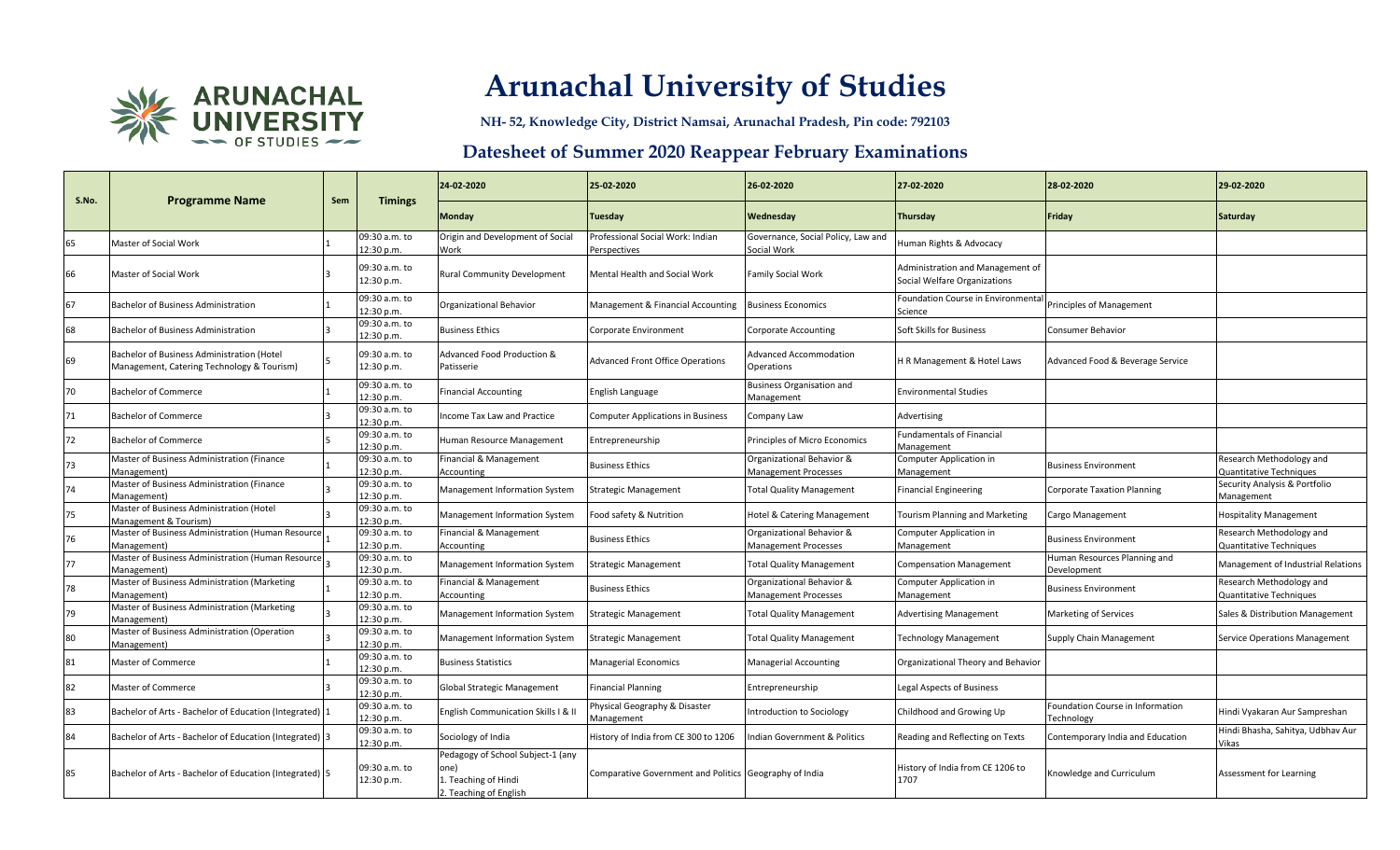

**NH- 52, Knowledge City, District Namsai, Arunachal Pradesh, Pin code: 792103**

|       |                                                                  | Sem |                             | 24-02-2020                                                                              | 25-02-2020                                       | 26-02-2020                                                   | 27-02-2020                                                                          | 28-02-2020                                                                                                                   | 29-02-2020                                                                                 |
|-------|------------------------------------------------------------------|-----|-----------------------------|-----------------------------------------------------------------------------------------|--------------------------------------------------|--------------------------------------------------------------|-------------------------------------------------------------------------------------|------------------------------------------------------------------------------------------------------------------------------|--------------------------------------------------------------------------------------------|
| S.No. | <b>Programme Name</b>                                            |     | <b>Timings</b>              | Monday                                                                                  | Tuesday                                          | Wednesday                                                    | Thursday                                                                            | Friday                                                                                                                       | <b>Saturday</b>                                                                            |
| 86    | Bachelor of Arts - Bachelor of Education (Integrated) 7          |     | 09:30 a.m. to<br>12:30 p.m. | Internship - I                                                                          | Internship - II                                  |                                                              |                                                                                     |                                                                                                                              |                                                                                            |
| 87    | <b>Bachelor of Education</b>                                     |     | 09:30 a.m. to<br>12:30 p.m. | Language Across the Curriculum                                                          | School Organization and Management               | Understanding Disciplines and<br>Subjects                    | Childhood and Growing Up                                                            | Reading and Reflecting on Texts                                                                                              | Contemporary India and Education                                                           |
| 88    | <b>Bachelor of Education</b>                                     |     | 09:30 a.m. to<br>12:30 p.m. | Internship - I                                                                          | Internship - II                                  |                                                              |                                                                                     |                                                                                                                              |                                                                                            |
| 89    | Bachelor of Education (Hearing Impairment)                       |     | 09:30 a.m. to<br>12:30 p.m. | Cross Disability & Inclusion (Hearing<br>Impairment)                                    | ntroduction to Sensory Disability                | Human Growth and Development                                 | Assessment and Identification of<br><b>Needs</b>                                    | ntroduction to Locomotor and Multiple<br><b>Disabilities</b>                                                                 | Contemporary India and Education                                                           |
| 90    | Bachelor of Education (Hearing Impairment)                       |     | 01:30 p.m. to<br>04:30 p.m. | Introduction to Neuro<br><b>Developmental Disabilities</b>                              |                                                  |                                                              |                                                                                     |                                                                                                                              |                                                                                            |
| 91    | Bachelor of Education (Hearing Impairment)                       |     | 09:30 a.m. to<br>12:30 p.m. | <b>Practical: Disability Specialization</b>                                             | Psychosocial and Family Issues                   | Drama & Art in Education                                     | Educational Intervention and<br><b>Teaching Strategies</b>                          | Reading and Reflecting on Texts                                                                                              | <b>Technology and Disability</b>                                                           |
| 92    | Bachelor of Education (Hearing Impairment)                       |     | 01:30 p.m. to<br>04:30 p.m. | Main Disablity Special School                                                           |                                                  |                                                              |                                                                                     |                                                                                                                              |                                                                                            |
| 93    | Bachelor of Education (Visual Impairment)                        |     | 09:30 a.m. to<br>12:30 p.m. | Cross Disability & Inclusion (Visual<br>mpairment)                                      | ntroduction to Sensory Disability                | Human Growth and Development                                 | Identification of Children with Visua<br>mpairment and Assessment of<br>Needs       | ntroduction to Locomotor and Multiple<br><b>Disabilities</b>                                                                 | Contemporary India and Education                                                           |
| 94    | Bachelor of Education (Visual Impairment)                        |     | 01:30 p.m. to<br>04:30 p.m. | Introduction to Neuro<br>Developmental Disabilities                                     |                                                  |                                                              |                                                                                     |                                                                                                                              |                                                                                            |
| 95    | Bachelor of Education (Visual Impairment)                        |     | 09:30 a.m. to<br>12:30 p.m. | Practical: Disability Specialization                                                    | Psychosocial and Family Issues                   | Drama & Art in Education                                     | Educational Intervention and<br><b>Teaching Strategies</b>                          | Reading and Reflecting on Texts                                                                                              | Technology and Education of The<br><b>Visually Impaired</b>                                |
| 96    | Bachelor of Education (Visual Impairment)                        |     | 01:30 p.m. to<br>04:30 p.m. | Main Disablity Special School                                                           |                                                  |                                                              |                                                                                     |                                                                                                                              |                                                                                            |
| 97    | Bachelor of Physical Education and Sports                        |     | 09:30 a.m. to<br>12:30 p.m. | Games: Football                                                                         | <b>Games: Floor Exercises</b>                    | Ground/Field Practical                                       | Introduction to Physical Education<br>and Sports                                    | Any One:<br>L. Language Hindi<br>2. Language English                                                                         | Human Anatomy and Physiology-I                                                             |
| 98    | Bachelor of Physical Education and Sports                        |     | 09:30 a.m. to<br>12:30 p.m. | Yoga                                                                                    | <b>Fundamentals of Biomechanics in</b><br>Sports | Methods in Physical Education                                | Ground/Field Practical                                                              | Any one<br>l. Kho-Kho<br>. Basketball<br>3. Judo<br>4. Boxing<br>5. Table Tennis<br>6. Uneven Bar(W)<br>'. Horizontal Bar(M) | <b>Environmental Science</b>                                                               |
| 99    | Master of Physical Education and Sports                          | 3   | 09:30 a.m. to<br>12:30 p.m. | Scientific Principles of Sports<br>Training                                             | <b>Sports Medicine</b>                           | <b>Health Education and Sports</b><br>Nutrition              | Sports Engineering/ Physical Fitness<br>and Wellness                                | rack and Field III: Throwing Events+<br>ntroduction of Heptathlon Event.<br>Gymnastics/Swimming                              | Games Specialisation II (Any Two)<br>(Boxing, Fencing, Judo, Karate,<br>Wrestliing, Wushu) |
| 100   | Master of Physical Education and Sports                          |     | 01:30 p.m. to<br>04:30 p.m. | Coaching Lessons of Track and Field,<br><b>Gymnastics/ Swimming</b>                     |                                                  |                                                              |                                                                                     |                                                                                                                              |                                                                                            |
| 101   | Bachelor of Science - Bachelor of Education<br>(Integrated) -CBZ |     | 09:30 a.m. to<br>12:30 p.m. | Atomic Structure, Bonding, General<br>Organic Chemistry & Aliphatic<br>Hydrocarbons Lab | Animal Diversity Lab                             | Biodiversity (Microbes, Algae, Fung<br>and Archegoniate) Lab | Atomic Structure, Bonding, General<br>Organic Chemistry & Aliphatic<br>Hydrocarbons | Biodiversity (Microbes, Algae, Fungi and<br>Archegoniate)                                                                    | Childhood and Growing Up                                                                   |
| 102   | Bachelor of Science - Bachelor of Education<br>(Integrated) -CBZ |     | 01:30 p.m. to<br>04:30 p.m. | English                                                                                 | <b>Animal Diversity</b>                          |                                                              |                                                                                     |                                                                                                                              |                                                                                            |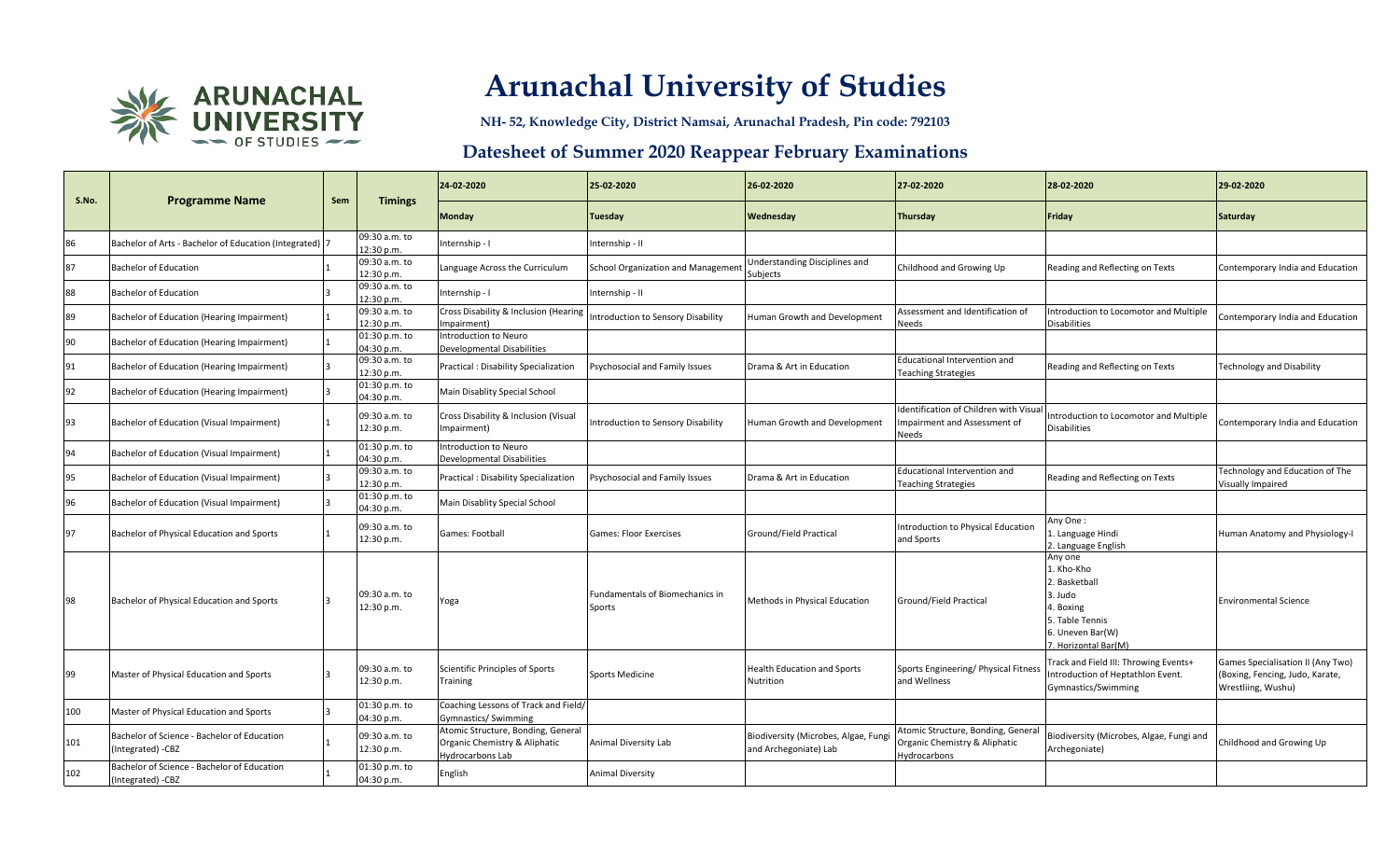

**NH- 52, Knowledge City, District Namsai, Arunachal Pradesh, Pin code: 792103**

| S.No. | <b>Programme Name</b>                                            | Sem | <b>Timings</b>              | 24-02-2020                                                                                                                    | 25-02-2020                                                                               | 26-02-2020                                       | 27-02-2020                                                                          | 28-02-2020                                                               | 29-02-2020                                                                                             |
|-------|------------------------------------------------------------------|-----|-----------------------------|-------------------------------------------------------------------------------------------------------------------------------|------------------------------------------------------------------------------------------|--------------------------------------------------|-------------------------------------------------------------------------------------|--------------------------------------------------------------------------|--------------------------------------------------------------------------------------------------------|
|       |                                                                  |     |                             | Monday                                                                                                                        | Tuesday                                                                                  | Wednesday                                        | Thursday                                                                            | Friday                                                                   | <b>Saturday</b>                                                                                        |
| 103   | Bachelor of Science - Bachelor of Education<br>(Integrated) -CBZ |     | 09:30 a.m. to<br>12:30 p.m. | Solutions, Phase Equilibria,<br>Conductance, Electrochemistry &<br><b>Functional Group Organic Chemistry</b><br>I Lab         | Physiology and Biochemistry Lab                                                          | Plant Anatomy and Embryology<br>Practical        | Plant Anatomy and Embryology                                                        | Physiology and Biochemistry                                              | Solutions, Phase Equilibria,<br>Conductance, Electrochemistry &<br>Functional Group Organic Chemistry- |
| 104   | Bachelor of Science - Bachelor of Education<br>Integrated) -CBZ  |     | 01:30 p.m. to<br>04:30 p.m. | Reading and Reflecting on Texts                                                                                               | Contemporary India and Education                                                         | <b>T Skills for Chemists</b>                     |                                                                                     |                                                                          |                                                                                                        |
| 105   | Bachelor of Science - Bachelor of Education<br>Integrated) -CBZ  |     | 09:30 a.m. to<br>12:30 p.m. | Applied Zoology Lab                                                                                                           | Polymer Chemistry and Green<br>Chemistry (Lab)                                           | <b>Economic Botany and Biotechnology</b>         | Economic Botany and Biotechnology Applied Zoology                                   |                                                                          | Polymer Chemistry and Green<br>Chemistry                                                               |
| 106   | Bachelor of Science - Bachelor of Education<br>Integrated) -CBZ  |     | 01:30 p.m. to<br>04:30 p.m. | Herbal Technology                                                                                                             | Pedagogy of School Subject-1 (any<br>one)<br>1. Teaching of Hindi<br>Teaching of English | Knowledge and Curriculum                         | Assessment for Learning                                                             |                                                                          |                                                                                                        |
| 107   | Bachelor of Science - Bachelor of Education<br>Integrated) -CBZ  |     | 09:30 a.m. to<br>12:30 p.m. | Internship-I                                                                                                                  | Internship-II                                                                            |                                                  |                                                                                     |                                                                          |                                                                                                        |
| 108   | Bachelor of Science - Bachelor of Education<br>(Integrated) -PCM |     | 09:30 a.m. to<br>12:30 p.m. | Atomic Structure, Bonding, General<br>Organic Chemistry & Aliphatic<br>Hydrocarbons-Lab                                       | Mechanics Lab                                                                            | Mechanics                                        | Atomic Structure, Bonding, General<br>Organic Chemistry & Aliphatic<br>Hydrocarbons | Childhood and Growing Up                                                 | English                                                                                                |
| 109   | Bachelor of Science - Bachelor of Education<br>Integrated) -PCM  |     | 01:30 p.m. to<br>04:30 p.m. | Differential Calculus                                                                                                         |                                                                                          |                                                  |                                                                                     |                                                                          |                                                                                                        |
| 110   | Bachelor of Science - Bachelor of Education<br>Integrated) -PCM  |     | 09:30 a.m. to<br>12:30 p.m. | Solutions, Phase Equilibria,<br>Conductance, Electrochemistry &<br>Functional Group Organic Chemistry-Mechanics-Lab<br>II Lab | <b>Thermal Physics and Statistical</b>                                                   | Physics Workshop Skills                          | <b>Thermal Physics and Statistical</b><br>Mechanics                                 | <b>Real Analysis</b>                                                     | Solutions, Phase Equilibria,<br>Conductance, Electrochemistry &<br>Functional Group Organic Chemistry- |
| 111   | Bachelor of Science - Bachelor of Education<br>Integrated) -PCM  |     | 01:30 p.m. to<br>04:30 p.m. | Reading and Reflecting on Texts                                                                                               | Contemporary India and Education                                                         |                                                  |                                                                                     |                                                                          |                                                                                                        |
| 112   | Bachelor of Science - Bachelor of Education<br>(Integrated) -PCM |     | 09:30 a.m. to<br>12:30 p.m. | <b>Integral Calculus</b>                                                                                                      | Polymer Chemistry and Green<br>Chemistry (Lab)                                           | <b>Element of Modern Physics</b>                 | Matrix                                                                              | Polymer Chemistry and Green Chemistry                                    | Pedagogy of School Subject-1 (any<br>1. Teaching of Hindi<br>Teaching of English                       |
| 113   | Bachelor of Science - Bachelor of Education<br>(Integrated) -PCM |     | 01:30 p.m. to<br>04:30 p.m. | Knowledge and Curriculum                                                                                                      | Assessment for Learning                                                                  |                                                  |                                                                                     |                                                                          |                                                                                                        |
| 114   | Bachelor of Science - Bachelor of Education<br>Integrated) - PCM |     | 09:30 a.m. to<br>12:30 p.m. | Internship-I                                                                                                                  | Internship-II                                                                            |                                                  |                                                                                     |                                                                          |                                                                                                        |
| 115   | Diploma in Elementary Education                                  |     | 09:30 a.m. to<br>12:30 p.m. | Childhood and the Development of<br>Children                                                                                  | Contemporary Indian Society                                                              | Education, Society, Curriculum and<br>earners.   | Towards Understanding the Self                                                      | <b>Work and Education</b>                                                | 2. Teaching of English                                                                                 |
| 116   | Diploma in Elementary Education                                  |     | 09:30 a.m. to<br>12:30 p.m. | Cognition, Learning and the Socio-<br>Cultural Context                                                                        | Teacher Identity and School Culture                                                      | School Culture, Leadership and<br>Change         | Pedagogy of Environmental Studies                                                   | Children's Physical and Emotional Health,<br>School Health and Education |                                                                                                        |
| 117   | Master of Arts (Education)                                       |     | 09:30 a.m. to<br>12:30 p.m. | Philosophical Bases of Education<br>Indian)                                                                                   | Sociological Foundations of Education                                                    | <b>Fundamentals of Educational</b><br>Psychology | <b>Feacher Education</b>                                                            | Educational Measurement and Evaluation                                   | Principles and Procedures of<br><b>Guidance and Counseling</b>                                         |
| 118   | Master of Arts (Education)                                       |     | 09:30 a.m. to<br>12:30 p.m. | <b>Essentials of Educational</b><br>Technology                                                                                | Foundations of Educational Research                                                      | <b>Statistics in Educational</b>                 | <b>Environmental Education</b>                                                      | Educational Measurement and Evaluation Pedagogy of Languages             |                                                                                                        |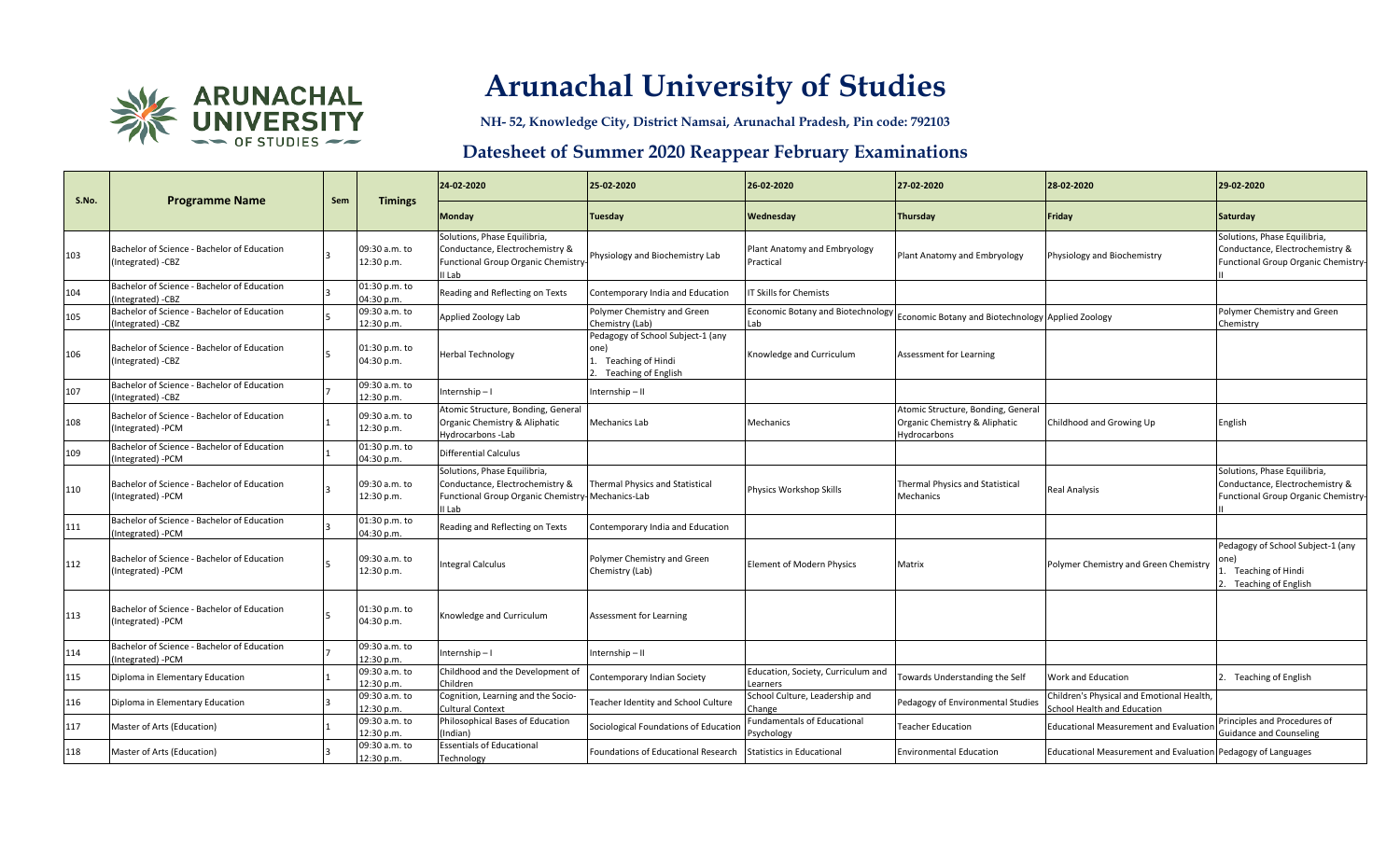

**NH- 52, Knowledge City, District Namsai, Arunachal Pradesh, Pin code: 792103**

| S.No. | <b>Programme Name</b>                                                           | Sem | <b>Timings</b>              | 24-02-2020                                                        | 25-02-2020                                                    | 26-02-2020                                          | 27-02-2020                                                                                                                   | 28-02-2020                                                                                                                                                           | 29-02-2020                                |
|-------|---------------------------------------------------------------------------------|-----|-----------------------------|-------------------------------------------------------------------|---------------------------------------------------------------|-----------------------------------------------------|------------------------------------------------------------------------------------------------------------------------------|----------------------------------------------------------------------------------------------------------------------------------------------------------------------|-------------------------------------------|
|       |                                                                                 |     |                             | <b>Monday</b>                                                     | <b>Tuesday</b>                                                | Wednesday                                           | Thursday                                                                                                                     | Friday                                                                                                                                                               | Saturday                                  |
| 119   | Master of Education                                                             |     | 09:30 a.m. to<br>12:30 p.m. | Philosophical and Sociological<br>Foundation of Education-I       | Advanced Educational Psychology - I                           | <b>Educational Research and Statistics</b>          | System of Teacher Education in<br>India                                                                                      | Any one of the following:<br>Pedagogy-Science Education<br>. Pedagogy-Social Science Eduction<br>3. Pedagogy-Language Education<br>. Pedagogy- Mathematics Education |                                           |
| 120   | <b>Master of Education</b>                                                      |     | 09:30 a.m. to<br>12:30 p.m. | Submission of Dissertation                                        | Internship in TEI/DIET                                        | Policy, Planning and Financing of<br>Education      | <b>Economics of Education</b>                                                                                                | <b>Advanced Curriculum Theory</b>                                                                                                                                    | Measurement, Assessment and<br>Evaluation |
| 121   | <b>Master of Education</b>                                                      |     | 01:30 p.m. to<br>04:30 p.m. | Educational Technology and ICT                                    |                                                               |                                                     |                                                                                                                              |                                                                                                                                                                      |                                           |
| 122   | Master of Education (Hearing Impairment)                                        |     | 09:30 a.m. to<br>12:30 p.m. | Practical Related to disability                                   | Psychology of Development and<br>Learning                     | Identification, Assessment and<br>Needs of Children | <b>Curriculum And Teaching Strategies</b><br>for Children                                                                    | Developments in Education and Special<br>Education                                                                                                                   |                                           |
| 123   | Master of Education (Hearing Impairment)                                        |     | 09:30 a.m. to<br>12:30 p.m. | Dissertation: Select the Problem<br>Topic and Submit the Synopsis | Field Engagement/ Internship as a<br><b>Teacher Educators</b> | Adulthood and Family Issues                         | <b>ELECTIVE COURSES (Any one):</b><br>. Educational Management,<br>2. Educational Technology,<br>3. Guidance and Counselling | Perspectives in Teacher Education - In-<br>service & Pre-service                                                                                                     | <b>Educational Evaluation</b>             |
| 124   | Master of Education (Hearing Impairment)                                        |     | 09:30 a.m. to<br>12:30 p.m. | Dissertation                                                      | Field Engagement / Internship as a<br>Teacher Trainer         |                                                     |                                                                                                                              |                                                                                                                                                                      |                                           |
| 125   | Master of Education (Visual Impairment)                                         |     | 09:30 a.m. to<br>12:30 p.m. | Practical Related to Disability                                   | Psychology of Development and<br>Learning                     | Identification, Assessment and<br>Needs of Children | <b>Curriculum And Teaching Strategies</b><br>for Children                                                                    | Developments in Education and Special<br>Education                                                                                                                   |                                           |
| 126   | Master of Education (Visual Impairment)                                         |     | 09:30 a.m. to<br>12:30 p.m. | Dissertation: Select the Problem<br>Topic and Submit the Synopsis | Field Engagement/ Internship as a<br><b>Teacher Educators</b> | Adulthood and Family Issues                         | ELECTIVE COURSES (Any one):<br>. Educational Management<br>2. Educational Technology<br>3. Guidance and Counselling          | Perspectives in Teacher Education - In-<br>service & Pre-service                                                                                                     | <b>Educational Evaluation</b>             |
| 127   | Master of Education (Visual Impairment)                                         |     | 09:30 a.m. to<br>12:30 p.m. | Dissertation                                                      | Field Engagement / Internship as a<br>Teacher Trainer         |                                                     |                                                                                                                              |                                                                                                                                                                      |                                           |
| 128   | Bachelor of Computer Application                                                |     | 09:30 a.m. to<br>12:30 p.m. | Programming Fundamentals Using C                                  | Database Management System                                    | Discrete Mathematics                                | <b>English Grammar &amp; Composition</b>                                                                                     | Foundation Course in Environmental<br>Science                                                                                                                        | Principle of Management                   |
| 129   | Bachelor of Computer Application                                                |     | 09:30 a.m. to<br>12:30 p.m. | <b>Computer Networks</b>                                          | Data Structure                                                | Software Project Management                         | English Literature - I                                                                                                       | Foundation Course in Business<br><b>Entrepreneurship and Management</b>                                                                                              | <b>Business Communication</b>             |
| 130   | Bachelor of Computer Application                                                |     | 09:30 a.m. to<br>12:30 p.m. | Moral & Value Education                                           | Web Technology                                                | Client Server Technology                            | English Literature - II                                                                                                      | Multimedia Technology                                                                                                                                                |                                           |
| 131   | Bachelor of Computer Application-Master of<br>Computer Application (Integrated) |     | 09:30 a.m. to<br>12:30 p.m. | Programming Fundamentals Using C Database Management System       |                                                               | Discrete Mathematics                                | <b>English Grammar &amp; Composition</b>                                                                                     | Foundation Course in Environmental<br>Science                                                                                                                        | Principle of Management                   |
| 132   | Bachelor of Computer Application-Master of<br>Computer Application (Integrated) |     | 09:30 a.m. to<br>12:30 p.m. | <b>Computer Networks</b>                                          | Data Structure                                                | Software Project Management                         | English Literature - I                                                                                                       | Foundation Course in Business<br><b>Entrepreneurship and Management</b>                                                                                              | <b>Business Communication</b>             |
| 133   | Bachelor of Computer Application-Master of<br>Computer Application (Integrated) |     | 09:30 a.m. to<br>12:30 p.m. | Moral & Value Education                                           | Web Technology                                                | Client Server Technology                            | English Literature - II                                                                                                      | Multimedia Technology                                                                                                                                                |                                           |
| 134   | Diploma (Civil)                                                                 |     | 09:30 a.m. to<br>12:30 p.m. | English-I                                                         | <b>Applied Mathematics</b>                                    | <b>Applied Physics</b>                              | <b>Applied Chemistry</b>                                                                                                     | <b>Business Communication</b>                                                                                                                                        |                                           |
| 135   | Diploma (Civil)                                                                 |     | 09:30 a.m. to<br>12:30 p.m. | English-II                                                        | Surveying & Leveling - I                                      | <b>Building Construction</b>                        | Soil Mechanics & Foundation<br>Engineering                                                                                   | Civil/Architecture Engineering Drawing-                                                                                                                              |                                           |
| 136   | Diploma (Civil)                                                                 |     | 09:30 a.m. to<br>12:30 p.m. | English-III                                                       | Surveying & Leveling - II                                     | Design of Steel Structures                          | Civil/Architecture Engineering<br>Drawing - II                                                                               | Entrepreneurship Development &<br>Management                                                                                                                         |                                           |
| 137   | Diploma (Computer Science)                                                      |     | 09:30 a.m. to<br>12:30 p.m. | English-I                                                         | <b>Applied Mathematics</b>                                    | <b>Applied Physics</b>                              | <b>Applied Chemistry</b>                                                                                                     | <b>Business Communication</b>                                                                                                                                        |                                           |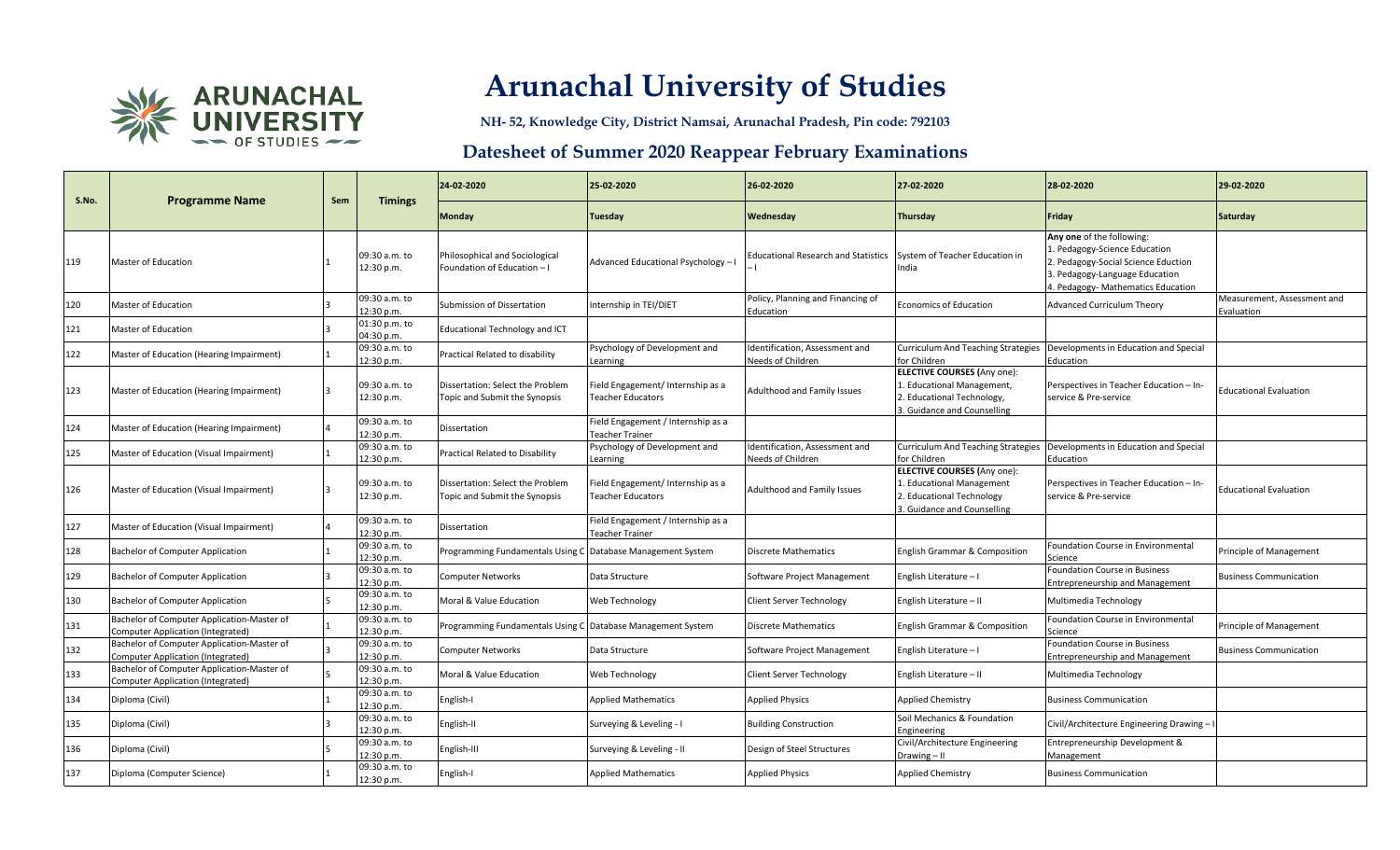

**NH- 52, Knowledge City, District Namsai, Arunachal Pradesh, Pin code: 792103**

| S.No. |                                                 | Sem |                             | 24-02-2020                                                                              | 25-02-2020                                             | 26-02-2020                                                                         | 27-02-2020                                                                                                                                         | 28-02-2020                                                | 29-02-2020                                         |
|-------|-------------------------------------------------|-----|-----------------------------|-----------------------------------------------------------------------------------------|--------------------------------------------------------|------------------------------------------------------------------------------------|----------------------------------------------------------------------------------------------------------------------------------------------------|-----------------------------------------------------------|----------------------------------------------------|
|       | <b>Programme Name</b>                           |     | <b>Timings</b>              | <b>Monday</b>                                                                           | Tuesday                                                | Wednesday                                                                          | Thursday                                                                                                                                           | Friday                                                    | Saturday                                           |
| 138   | Diploma (Computer Science)                      |     | 09:30 a.m. to<br>12:30 p.m. | English-III                                                                             | Multimedia Technology                                  | <b>Computer Architecture</b>                                                       | <b>Visual Basics</b>                                                                                                                               | Software Engineering                                      |                                                    |
| 139   | Master of Computer Application                  |     | 09:30 a.m. to<br>12:30 p.m. | Management Information System                                                           | Computer Networks                                      | Programming in Java                                                                | Unix and Shell Programming                                                                                                                         | Software Engineering                                      | Analysis & Design of Algorithms                    |
| 140   | Bachelor of Arts - Bachelor of Law (Integrated) |     | 09:30 a.m. to<br>12:30 p.m. | <b>English Communication Skills</b>                                                     | Law of Contract - I                                    | Introduction to Sociology                                                          | Law of Torts & Consumer Protection                                                                                                                 | Foundation Course in Information<br><b>Fechnology</b>     | Hindi Vyakaran & Sampreshan                        |
| 141   | Bachelor of Arts - Bachelor of Law (Integrated) |     | 09:30 a.m. to<br>12:30 p.m. | <b>Business Law</b>                                                                     | Sociology of India                                     | History of India from CE 300 to 1206 Indian Government & Politics                  |                                                                                                                                                    | Gender Justice and Feminist<br>lurisprudence              | Hindi Bhasha Sahitya Ka Udbhav Aur<br>Vikas        |
| 142   | Bachelor of Arts - Bachelor of Law (Integrated) |     | 09:30 a.m. to<br>12:30 p.m. | Constitutional Law of India - I                                                         | Comparative Government and Politics Law of Contract-I  |                                                                                    | Family Law - I (Hindu Law)                                                                                                                         | Criminal Law (I.P.C.)                                     | History of India from CE 1206 to<br>1707           |
| 143   | Bachelor of Arts - Bachelor of Law (Integrated) |     | 09:30 a.m. to<br>12:30 p.m. | Tax Law                                                                                 | Labour Law                                             | Land Law                                                                           | Intellectual Property Right                                                                                                                        | Law and Technology                                        | <b>Environmental Law</b>                           |
| 144   | Bachelor of Arts - Bachelor of Law (Integrated) |     | 09:30 a.m. to<br>12:30 p.m. | Legal Ethics and Court Craft                                                            | International Humanitarian Law                         | Health Care Law                                                                    | Banking & Insurance Law                                                                                                                            | Drafting, Pleading & Conveyance                           |                                                    |
| 145   | <b>Bachelor of Law</b>                          |     | 09:30 a.m. to<br>12:30 p.m. | Constitutional Law of India I                                                           | Law of Torts & Consumer Protection<br>Law              | Law of Contract $-1$                                                               | Legal Language & Advocacy Skills                                                                                                                   | Family Law I (Hindu Law)                                  | Criminal Law (I.P.C.)                              |
| 146   | Bachelor of Law                                 |     | 09:30 a.m. to<br>12:30 p.m. | Property Law                                                                            | Labour Laws                                            | Land Laws                                                                          | Professional Ethics & Professional<br><b>Accounting System</b>                                                                                     | Administrative Law                                        | Environmental Law                                  |
| 147   | <b>Bachelor of Law</b>                          |     | 09:30 a.m. to<br>12:30 p.m. | Law & Technology                                                                        | Law Poverty and Development                            | Drafting, Pleading & Conveyance                                                    | Optional Subjects (Any One of the<br>following):<br>a) Women and Law<br>b) Air and Space Law<br>c) Election Law<br>d) International Commercial Law | Information Technology Law                                | <b>Intellectual Property Right</b>                 |
| 148   | Bachelor of Law                                 |     | 01:30 p.m. to<br>04:30 p.m. | <b>International Trade Law</b>                                                          |                                                        |                                                                                    |                                                                                                                                                    |                                                           |                                                    |
| 149   | Master of Law                                   |     | 09:30 a.m. to<br>12:30 p.m. | Development of Law of Torts and<br><b>Tort Actions Generally</b>                        | Specific Torts-II                                      | Indian Constitutional Law                                                          | Specific Torts-I                                                                                                                                   |                                                           |                                                    |
| 150   | Master of Law                                   |     | 09:30 a.m. to<br>12:30 p.m. | Pollution Control Law in India                                                          | Natural Resources and the Law in<br>India              | Law and Social Transformation in<br>India                                          | International Environmental Law                                                                                                                    |                                                           |                                                    |
| 151   | Bachelor of Library and Information Science     |     | 09:30 a.m. to<br>12:30 p.m. | Library Classification (Practical)                                                      | Basics of Information Technology in<br>LIS (Practical) | Project Work: Literature and Field<br>Survey                                       | Library, Information and Society                                                                                                                   | Basics of Information Technology in LIS<br>Theory         | Library Classification (Theory)                    |
| 152   | Master of Library and Information Science       |     | 09:30 a.m. to<br>12:30 p.m. | Information Systems and<br>Programmes                                                   | Advanced Knowledge Organisation:<br>Cataloguing        | Information and Communication<br><b>Technology Applications in LIS</b><br>(Theory) | Marketing of Library and<br>Information Products and Services                                                                                      | Research Methodology                                      | Advanced Knowledge Organisation:<br>Classification |
| 153   | Bachelor of Science (PCM)                       |     | 09:30 a.m. to<br>12:30 p.m. | Atomic Structure, Bonding, General<br>Organic Chemistry & Aliphatic<br>Hydrocarbons-Lab | Mechanics Lab                                          | Mechanics                                                                          | Atomic Structure, Bonding, General<br>Organic Chemistry & Aliphatic<br>Hydrocarbons                                                                | English                                                   | <b>Differential Calculus</b>                       |
| 154   | Bachelor of Science (ZBC)                       |     | 09:30 a.m. to<br>12:30 p.m. | Atomic Structure, Bonding, General<br>Organic Chemistry & Aliphatic<br>Hydrocarbons Lab | Animal Diversity Lab                                   | Biodiversity (Microbes, Algae, Fung<br>and Archegoniate) Lab                       | Atomic Structure, Bonding, General<br>Organic Chemistry & Aliphatic<br>Hydrocarbons                                                                | Biodiversity (Microbes, Algae, Fungi and<br>Archegoniate) | English                                            |
| 155   | Bachelor of Science (ZBC)                       |     | 01:30 p.m. to<br>04:30 p.m. | <b>Animal Diversity</b>                                                                 |                                                        |                                                                                    |                                                                                                                                                    |                                                           |                                                    |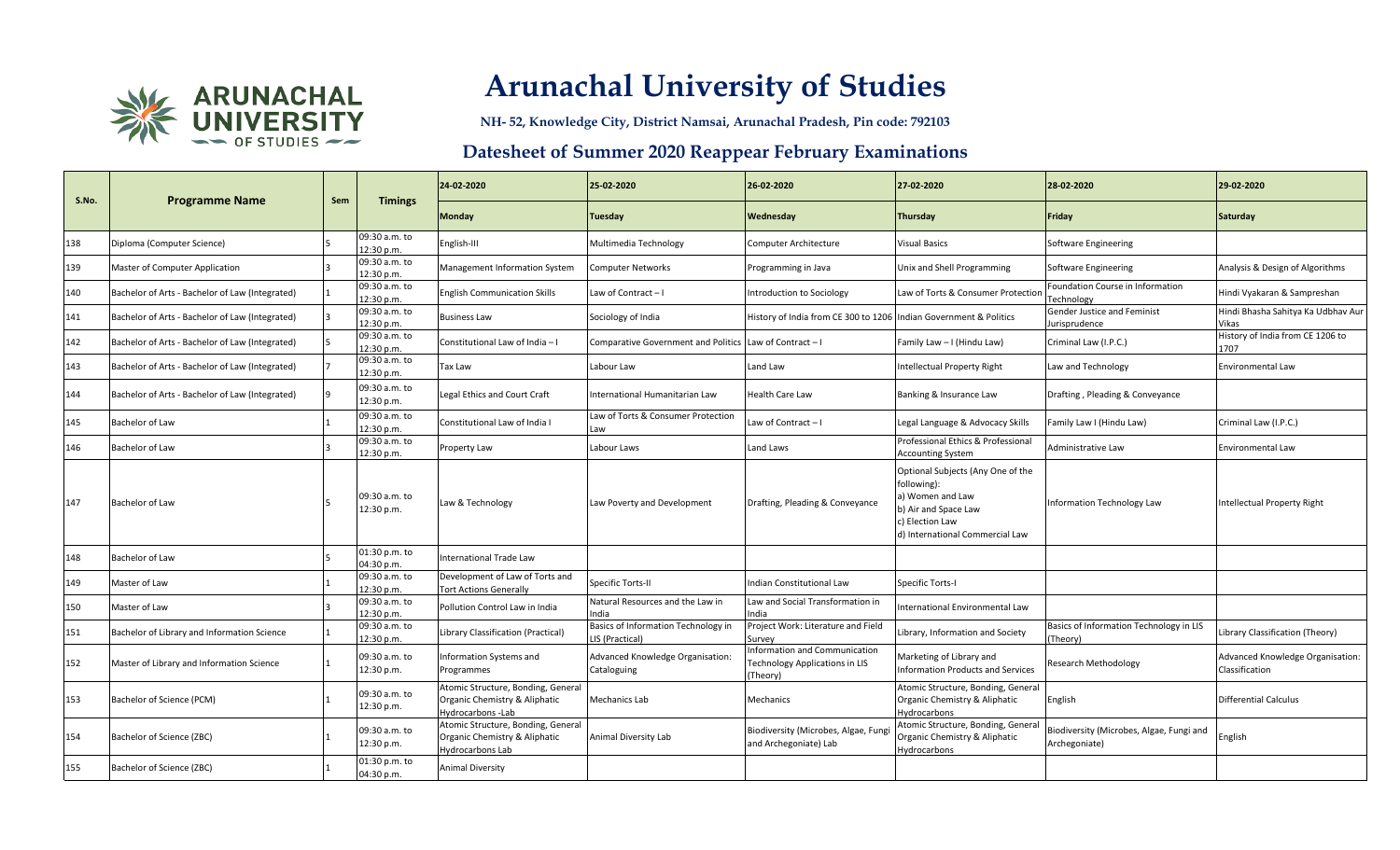

**NH- 52, Knowledge City, District Namsai, Arunachal Pradesh, Pin code: 792103**

| S.No. | <b>Programme Name</b>                                        | Sem | <b>Timings</b>              | 24-02-2020                                                                            | 25-02-2020                                   | 26-02-2020                                                                           | 27-02-2020                                                                            | 28-02-2020                                                    | 29-02-2020                                                                          |
|-------|--------------------------------------------------------------|-----|-----------------------------|---------------------------------------------------------------------------------------|----------------------------------------------|--------------------------------------------------------------------------------------|---------------------------------------------------------------------------------------|---------------------------------------------------------------|-------------------------------------------------------------------------------------|
|       |                                                              |     |                             | Monday                                                                                | Tuesday                                      | Wednesday                                                                            | <b>Thursday</b>                                                                       | Friday                                                        | <b>Saturday</b>                                                                     |
| 156   | Master of Science (Botany)                                   |     | 09:30 a.m. to<br>12:30 p.m. | Practical                                                                             | Mycology                                     | <b>Introductory Microbiology</b>                                                     | <b>Introductory Plant Ecology</b>                                                     | Phycology                                                     |                                                                                     |
| 157   | Master of Science (Botany)                                   |     | 09:30 a.m. to<br>12:30 p.m. | Practical                                                                             | ntroductory Plant Cell and Tissue<br>Culture | Microbial Biogeochemistry                                                            | <b>Environmental Management and</b><br><b>Biodiversity Conservation</b>               | Introductory Plant Pathology and Plant<br>Protection          |                                                                                     |
| 158   | Master of Science (Chemistry)                                |     | 09:30 a.m. to<br>12:30 p.m. | Organic Chemistry - I                                                                 | Physical Chemistry - I                       | Green Chemistry                                                                      | Analytical Chemistry - I                                                              | Inorganic Chemistry - I                                       | Lab-I                                                                               |
| 159   | Master of Science (Chemistry)                                |     | 09:30 a.m. to<br>12:30 p.m. | Lab - (Special Paper)                                                                 | Organic Chemistry - III                      | Physical Chemistry - III                                                             | Stereochemistry and<br>Photochemistry                                                 | Medicinal Chemistry (E-I) &<br>Environmental Chemistry (E-II) | Inorganic Chemistry - III                                                           |
| 160   | Master of Science (Mathematics)                              |     | 09:30 a.m. to<br>12:30 p.m. | <b>Complex Analysis</b>                                                               | Algebra-I                                    | Linear Algebra                                                                       | <b>Differential Equations</b>                                                         | <b>Real Analysis</b>                                          |                                                                                     |
| 161   | Master of Science (Mathematics)                              |     | 09:30 a.m. to<br>12:30 p.m. | Probability Theory and Statistics                                                     | <b>General Topology</b>                      | <b>Mathematical Methods</b>                                                          | <b>Fluid Dyanmics</b>                                                                 | Numerical Methods and Computer<br>Programming                 |                                                                                     |
| 162   | Master of Science (Physics)                                  |     | 09:30 a.m. to<br>12:30 p.m. | General Laboratory-1                                                                  | <b>Quantum Mechanics -I</b>                  | <b>Electronics Devices</b>                                                           | <b>Mathematical Physics</b>                                                           | <b>Classical Mechanics</b>                                    |                                                                                     |
| 163   | Master of Science (Physics)                                  |     | 09:30 a.m. to<br>12:30 p.m. | Any one<br>. Optics Laboratory<br>2. Computational Method and<br>Programme Laboratory | Nuclear and Partical Physics                 | Special Paper -I (Any One)<br>1. Condensed Matter Physics<br>2. Advanced Electronics | Special Paper -II (Any one)<br>1. Condensed Matter Physics<br>2. Advanced Electronics | <b>Condensed Matter Physics</b>                               |                                                                                     |
| 164   | Master of Science (Zoology)                                  |     | 09:30 a.m. to<br>12:30 p.m. | Practical                                                                             | Principles of Gene Manipulation              | <b>Comparative Animal Physiology</b>                                                 | Metabolism: Concepts and<br>Regulation                                                | <b>Genetics and Cytogenetics</b>                              |                                                                                     |
| 165   | Master of Science (Zoology)                                  |     | 09:30 a.m. to<br>12:30 p.m. | Computational Biology, Biostatistics<br>and Bioinformatics                            | <b>Biology of Parasitism</b>                 | Animal Behavior                                                                      | Principles of Ecology                                                                 | Practical                                                     |                                                                                     |
| 166   | Bachelor of Pharmacy (B.Pharma)                              |     | 09:30 a.m. to<br>12:30 p.m. | Human Anatomy and Physiology I-<br>(T)                                                | Pharmaceutical Analysis I - (T)              | Pharmaceutics $I - (T)$                                                              | Pharmaceutical Inorganic Chemistry<br>$-(T)$                                          | Communication Skills - (T)                                    |                                                                                     |
| 167   | Bachelor of Pharmacy (B.Pharma)                              |     | 01:30 p.m. to<br>04:30 p.m. | Remedial Biology - (T)/ Remedial<br>Mathematics $-$ (T)                               | Human Anatomy and Physiology -(P)            | Pharmaceutical Analysis $I - (P)$                                                    | Pharmaceutics $I - (P)$                                                               | Pharmaceutical Inorganic Chemistry -(P)                       | Communication Skills - (P)/<br>Remedial Biology - (P) (01:30 p.m.<br>to 04:30 p.m.) |
| 168   | <b>Bachelor of Social Work</b>                               |     | 09:30 a.m. to<br>12:30 p.m. | <b>English Communication Skills</b>                                                   | <b>Fundamental of Social Work</b>            | Introduction to Sociology                                                            | Social Psychology                                                                     | Foundation Course in Information<br>Technology                | Hindi Vyakaran & Sampreshan                                                         |
| 169   | Master of Arts (Journalism and Mass<br>Communication)        |     | 09:30 a.m. to<br>12:30 p.m. | Indian Culture & Folk Media                                                           | Principles of Mass Communication             | Print Journalism: Reporting, Writing Electronic Media (Radio and<br>and Editing      | Television)                                                                           | Modern Newspaper Management & Press<br>Laws                   |                                                                                     |
| 170   | Master of Business Administration (Hospitality<br>Management |     | 09:30 a.m. to<br>12:30 p.m. | Principles of Tourism and Hotel<br>Management                                         | Business Ethics                              | Financial accounting for Tourism<br>and Hotel Business                               | Computer Application in<br>Management                                                 | <b>Front Office Management</b>                                | <b>Food Production</b>                                                              |
| 171   | Bachelor of Arts (Honours - Economics)                       |     | 09:30 a.m. to<br>12:30 p.m. | Philosophy, Psychology,<br><b>Communication &amp; Life Skills</b>                     | History of India from CE 1206 to 1707        | Comparative Government and<br>Politics                                               | <b>Technical Writing &amp; Business</b><br>Communication                              | Geography of India                                            | <b>Economic Development and Policy</b><br>in India-l                                |
| 172   | Bachelor of Law                                              |     | 09:30 a.m. to<br>12:30 p.m. | Constitutional Law of India - II                                                      | Law of Contract - II (Special Contract)      | Public International Law                                                             | Family Law - II (Muslim Law)                                                          | Human Right Law                                               | Corporate Law                                                                       |
| 173   | Bachelor of Law                                              |     | 09:30 a.m. to<br>12:30 p.m. | Alternative Dispute Resolution                                                        | urisprudence                                 | Civil Procedure Code & Limitation                                                    | Criminal Procedure Code                                                               | Law of Evidence                                               | Tax Law                                                                             |
| 174   | Bachelor of Law                                              |     | 09:30 a.m. to<br>12:30 p.m. | Criminology & Penology                                                                | Health Care Law                              | Banking & Insurance Law                                                              | Moot Court Exercise and Internship Interpretation of Statutes                         |                                                               | International Humanitarian Law                                                      |